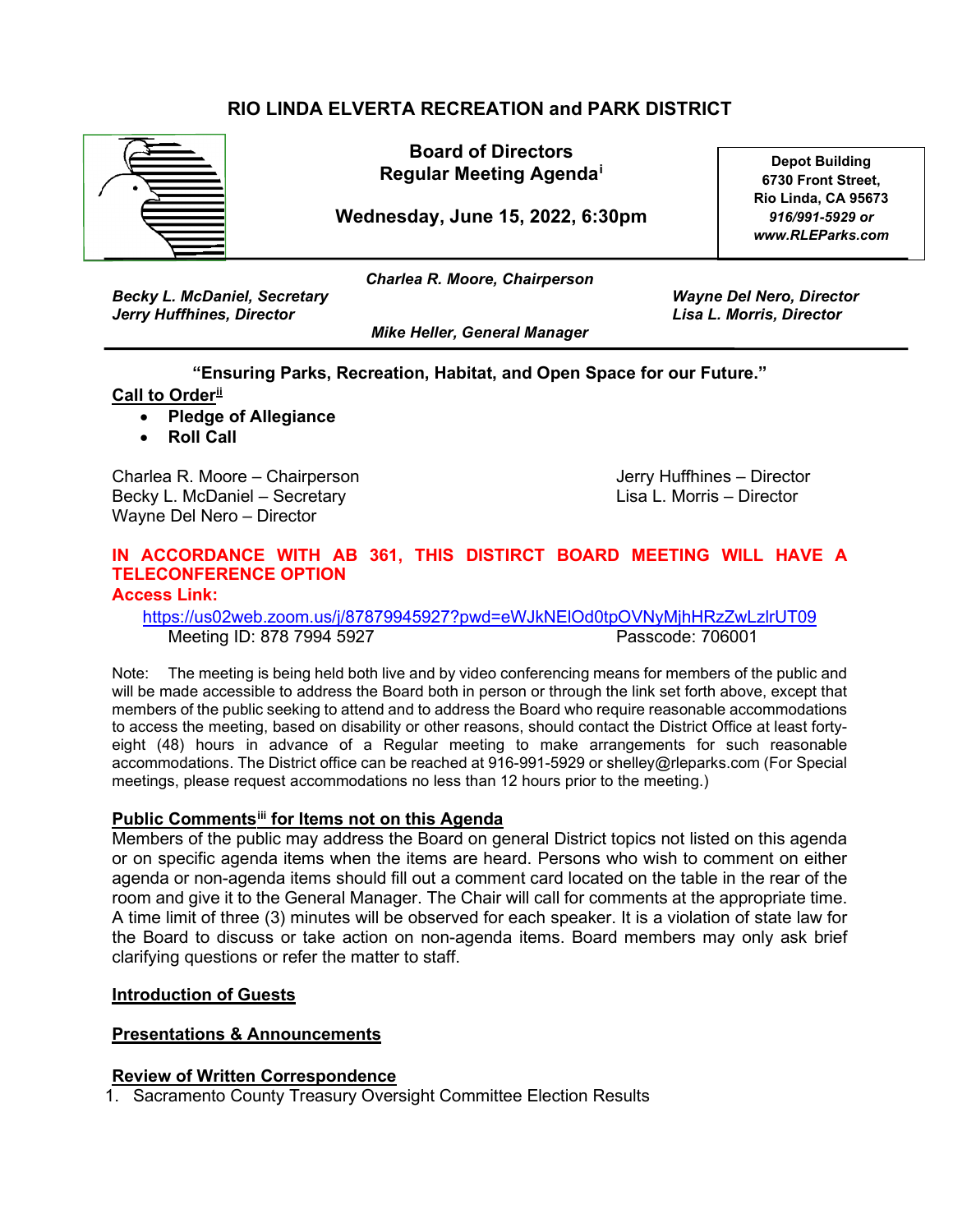# **Consent Calendar**

#### **Receive & File:**

1. Park Police Monthly Report. *(Chief Brown)*

# **Approve:**

- 2. Minutes of May 18, 2022, Board of Directors Regular Meeting. *(M. Heller)*
- 3. Cash Disbursements: May 31, 2022. *(A. Hernandez)*
- 4. Finance Report: May 31, 2022. *(A. Hernandez)*
- 5. Park Maintenance Monthly Report. *(T. Marble)*
- 6. Recreation Monthly Report. *(Staff)*
- 7. General Manager's Report. *(M. Heller)*
- 8. Adoption of Resolution #2022-06-15 approving a continuing resolution recognizing AB 361 for the continued use of teleconferencing/virtual meetings. *(M. Heller)*

### **General Business**

- 9. Discussion Appointment of Vice-Chairperson for remainder of 2022. *(M. Heller)*
- 10. Conduct Public Hearing and approve Resolution #2022-16 approving the Fiscal Year 2022- 2023 Preliminary Budget. *(A. Hernandez)*

### **Board of Directors Committee Minutes**

- 1. Administration/Finance Committee. *(Huffhines/Moore chair)*
- 2. Planning Committee (Moore*/McDaniel chair)*
- 3. Safety and Security Committee *(Del Nero/Morris chair)*
- 4. Fire House Museum Committee *(Huffhines/Morris Chair)*
- 5. Dry Creek Parkway Committee *(McDaniel)*
- 6. LAFCo. *(Moore)*

### **Board of Directors Comments & Future Agenda Items**

- Comments
- Future Agenda Items

# **Closed Session**

Suspend to closed session, under California Government Code §54957, regarding the evaluation of an employee: General Manager.

### **Re-Convene to General Business**

### **Adjournment**

### **MEETING SCHEDULE**

The next regularly scheduled meeting of the Rio Linda Elverta Recreation and Park District Board of Directors is July 20, 2022, at 6730 Front Street, Rio Linda, California 95673.